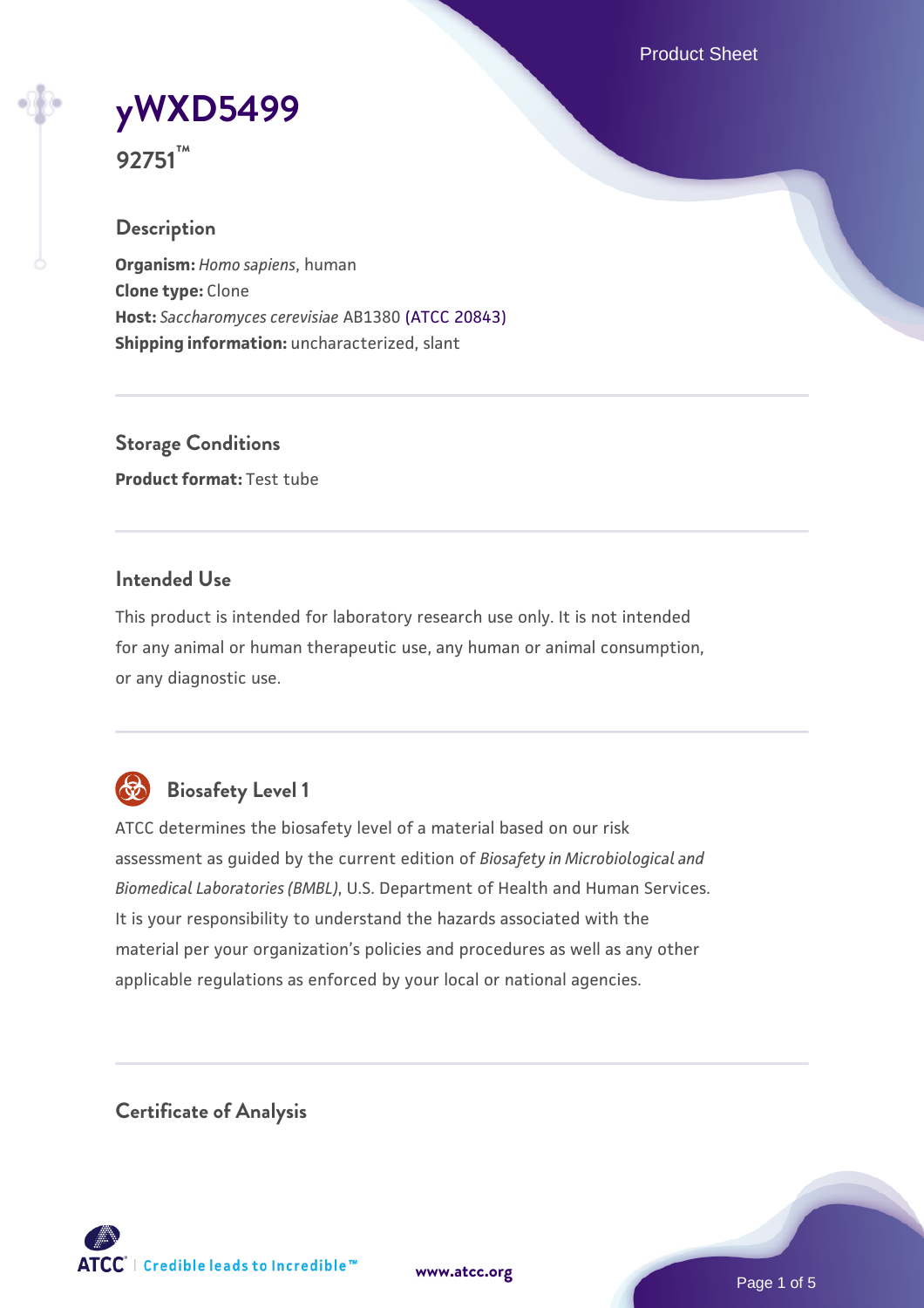### **[yWXD5499](https://www.atcc.org/products/92751)** Product Sheet **92751**

For batch-specific test results, refer to the applicable certificate of analysis that can be found at www.atcc.org.

## **Insert Information**

**Type of DNA:** genomic **Genome:** Homo sapiens **Chromosome:** X X pter-q27.3 **Gene name:** DNA Segment, single copy **Gene product:** DNA Segment, single copy [DXS4449] **Gene symbol:** DXS4449 **Contains complete coding sequence:** Unknown **Insert end:** EcoRI

## **Vector Information**

**Construct size (kb):** 135.0 **Intact vector size:** 11.454 **Vector name:** pYAC4 **Type of vector:** YAC **Host range:** *Saccharomyces cerevisiae*; *Escherichia coli* **Vector information:** other: telomere, 3548-4235 other: telomere, 6012-6699 Cross references: DNA Seq. Acc.: U01086 **Cloning sites:** EcoRI **Markers:** SUP4; HIS3; ampR; URA3; TRP1 **Replicon:** pMB1, 7186-7186; ARS1, 9632-10376

# **Growth Conditions**

**Medium:** 



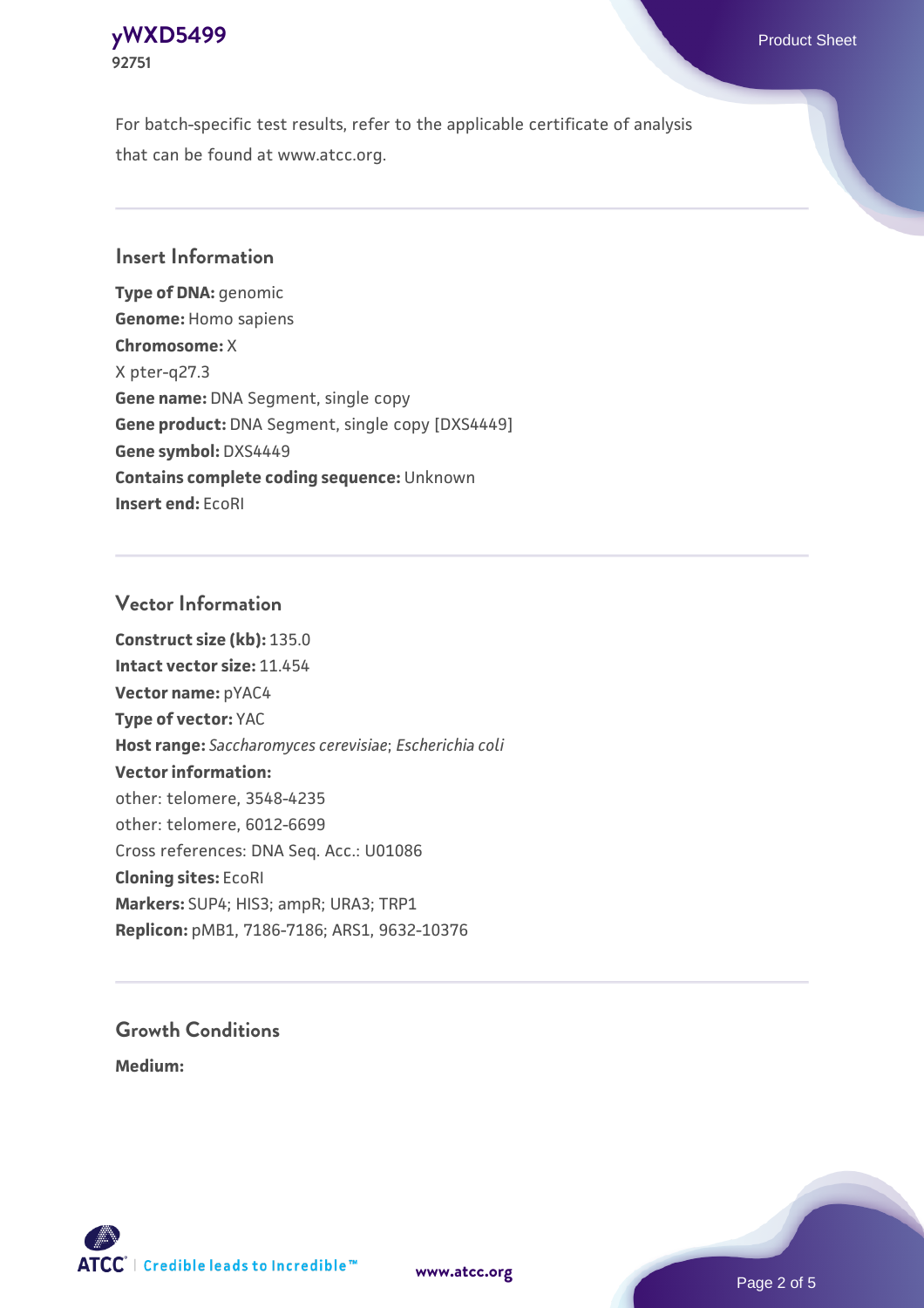#### **[yWXD5499](https://www.atcc.org/products/92751)** Product Sheet **92751**

[ATCC Medium 1245: YEPD](https://www.atcc.org/-/media/product-assets/documents/microbial-media-formulations/1/2/4/5/atcc-medium-1245.pdf?rev=705ca55d1b6f490a808a965d5c072196) **Temperature:** 30°C

#### **Notes**

More information may be available from ATCC (http://www.atcc.org or 703- 365-2620).

# **Material Citation**

If use of this material results in a scientific publication, please cite the material in the following manner: yWXD5499 (ATCC 92751)

# **References**

References and other information relating to this material are available at www.atcc.org.

# **Warranty**

The product is provided 'AS IS' and the viability of ATCC® products is warranted for 30 days from the date of shipment, provided that the customer has stored and handled the product according to the information included on the product information sheet, website, and Certificate of Analysis. For living cultures, ATCC lists the media formulation and reagents that have been found to be effective for the product. While other unspecified media and reagents may also produce satisfactory results, a change in the ATCC and/or depositor-recommended protocols may affect the recovery, growth, and/or function of the product. If an alternative medium formulation or reagent is used, the ATCC warranty for viability is no longer



**[www.atcc.org](http://www.atcc.org)**

Page 3 of 5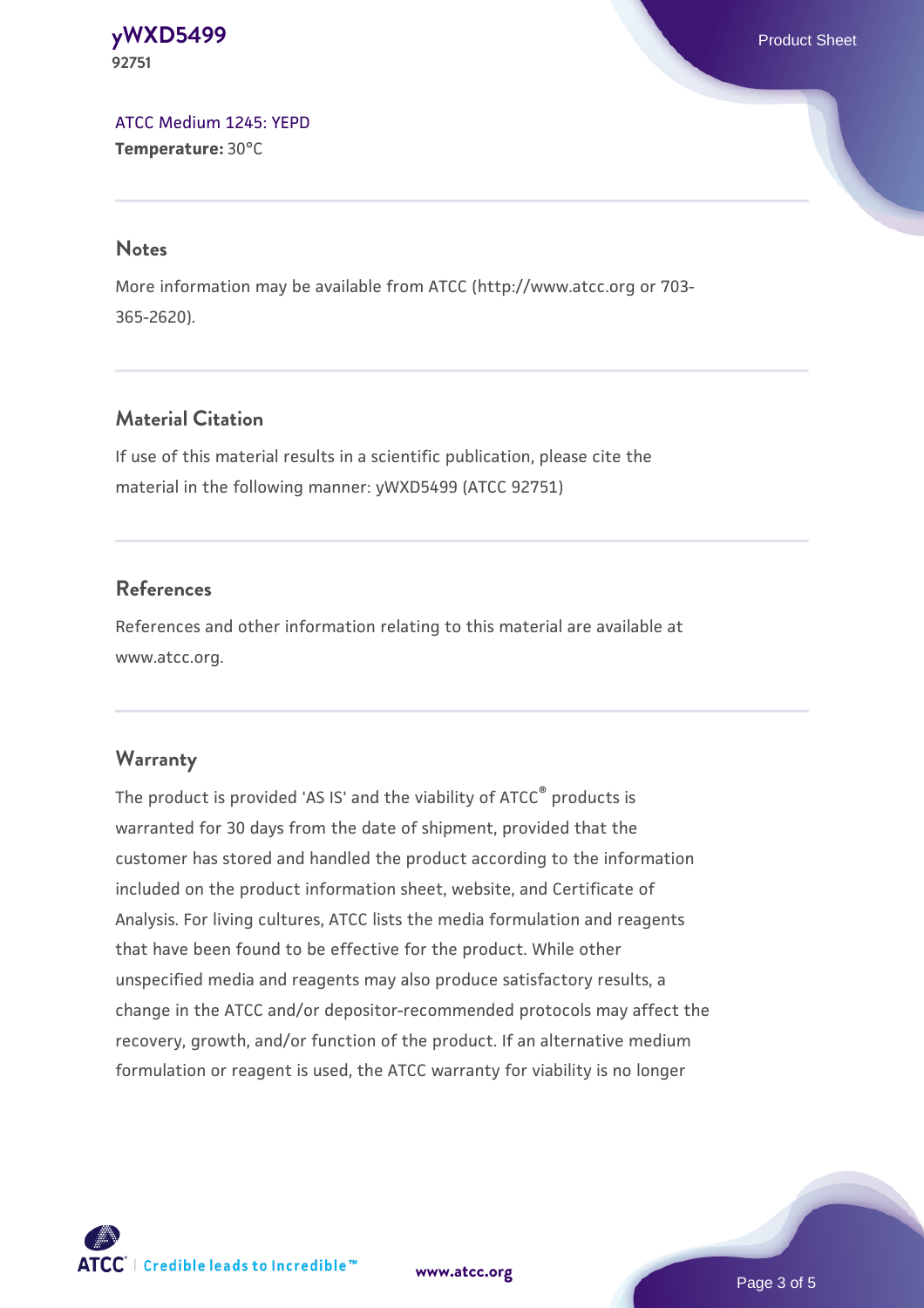**92751**

valid. Except as expressly set forth herein, no other warranties of any kind are provided, express or implied, including, but not limited to, any implied warranties of merchantability, fitness for a particular purpose, manufacture according to cGMP standards, typicality, safety, accuracy, and/or noninfringement.

#### **Disclaimers**

This product is intended for laboratory research use only. It is not intended for any animal or human therapeutic use, any human or animal consumption, or any diagnostic use. Any proposed commercial use is prohibited without a license from ATCC.

While ATCC uses reasonable efforts to include accurate and up-to-date information on this product sheet, ATCC makes no warranties or representations as to its accuracy. Citations from scientific literature and patents are provided for informational purposes only. ATCC does not warrant that such information has been confirmed to be accurate or complete and the customer bears the sole responsibility of confirming the accuracy and completeness of any such information.

This product is sent on the condition that the customer is responsible for and assumes all risk and responsibility in connection with the receipt, handling, storage, disposal, and use of the ATCC product including without limitation taking all appropriate safety and handling precautions to minimize health or environmental risk. As a condition of receiving the material, the customer agrees that any activity undertaken with the ATCC product and any progeny or modifications will be conducted in compliance with all applicable laws, regulations, and guidelines. This product is provided 'AS IS' with no representations or warranties whatsoever except as expressly set forth herein and in no event shall ATCC, its parents, subsidiaries, directors, officers, agents, employees, assigns, successors, and affiliates be liable for indirect, special, incidental, or consequential damages of any kind in connection with or arising out of the customer's use of the product. While reasonable effort is made to ensure authenticity and reliability of materials on deposit, ATCC is not liable for damages arising from the misidentification or



**[www.atcc.org](http://www.atcc.org)**

Page 4 of 5